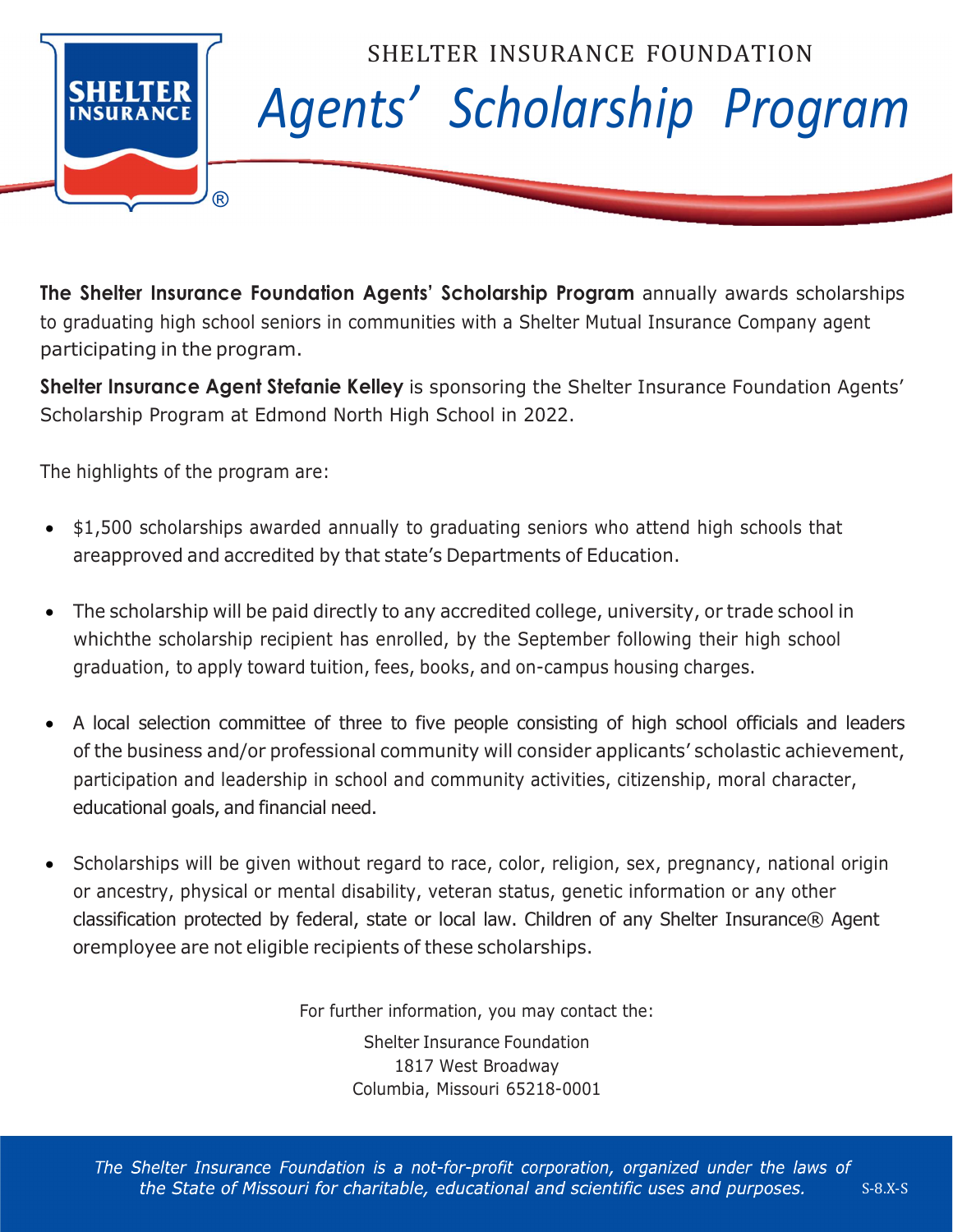

## **Application for Shelter Insurance Foundation Agents' Scholarship**

This scholarship is offered only to, and the application will only be accepted from, seniors graduating from high schools sponsored by a local Shelter Insurance Agent in the Shelter Insurance Foundation Agents' Scholarship Program, which may be confirmed by your Principal or Counselor.

**Section I.** Information to be supplied by applicant **(Please print or type)**

| <b>Full Name</b> |                                                                                         |        |  |      |
|------------------|-----------------------------------------------------------------------------------------|--------|--|------|
|                  | First                                                                                   | Middle |  | Last |
|                  |                                                                                         |        |  |      |
|                  |                                                                                         |        |  |      |
|                  | Mailing Address of Parent(s) or Guardian(s) (street or route, town, county, state, zip) |        |  |      |
|                  |                                                                                         |        |  |      |
|                  |                                                                                         |        |  |      |

In the space below, briefly summarize your school and community activities. List organizations of which you are a member and offices held. (Additional information may be attached if necessary.)

What college, university, or trade school, accredited by the U.S. Department of Education, do you plan to attend?

(Attendance must begin no later than the September following high school graduation.)

Please list all other scholarships, awards, or financial aids for which you have applied, and of those, which have been granted for the coming school years.

Name of Financial Aid **National State Community** Value Has it been granted to you?

What is your planned program of college study; what are your educational plans?